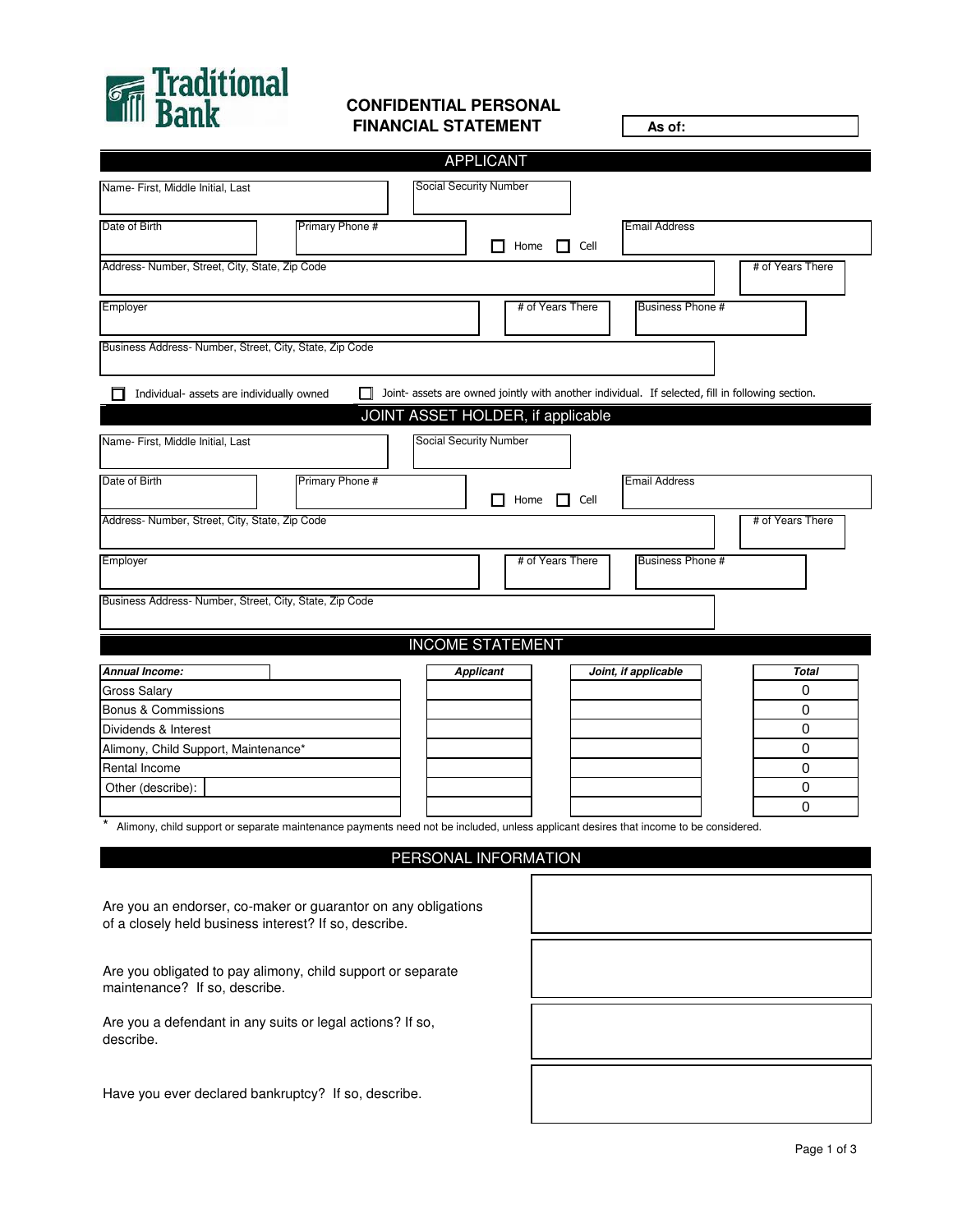## BALANCE SHEET (complete additional schedules as needed)

|    | Assets:                                                              | <b>Dollars</b> |
|----|----------------------------------------------------------------------|----------------|
| 1. | Cash and Short Term Investments (Sch A)                              |                |
| 2  | Marketable Securities (Stocks, Bonds, Mutual Funds) (Sch B)          |                |
| 3  | Cash Value of Life Insurance (Sch C)                                 |                |
| 4  | Notes and Accounts Receivable                                        |                |
| 5  | Securities not Readily Marketable (Sch D)                            |                |
| 6  | Real Estate Owned (Sch E)                                            |                |
| 7  | Retirement Accounts (Deferred Comp, Profit Sharing, IRA's)           |                |
| 8  | Interest in Closely Held Businesses- Equity (Sch F)                  |                |
| 9  | Automobiles                                                          |                |
|    | 10 Personal Property                                                 |                |
| 11 | Agricultural Assets- Equity (see farm addendum)                      |                |
| 12 | Other Assets (describe):                                             |                |
|    |                                                                      |                |
|    | <b>Total Assets</b>                                                  | $\Omega$       |
|    | Liabilities:                                                         |                |
|    | 13 Outstanding Credit Card Balances                                  |                |
|    | 14 Notes Payable to Banks (Sch G)                                    |                |
|    | 15 Other Payables- Retirement Acct, Margin Acct, Individuals (Sch H) |                |
|    | 16 Real Estate Mortgages (Sch E)                                     |                |
| 17 | <b>Taxes Payable</b>                                                 |                |
|    | 18 Other Liabilities (describe):                                     |                |
|    |                                                                      |                |
|    |                                                                      |                |
|    | <b>Total Liabilities</b>                                             | 0              |
|    | Net Worth (Total Assets minus Total Liabilities)                     | 0              |

| Schedule A- Cash & Short Term Investments |                                      |  |  |  |  |  |  |  |  |
|-------------------------------------------|--------------------------------------|--|--|--|--|--|--|--|--|
| Name of Institution                       | Checking<br>Savings<br>Other<br>CD's |  |  |  |  |  |  |  |  |
|                                           |                                      |  |  |  |  |  |  |  |  |
|                                           |                                      |  |  |  |  |  |  |  |  |
|                                           |                                      |  |  |  |  |  |  |  |  |
|                                           |                                      |  |  |  |  |  |  |  |  |
|                                           |                                      |  |  |  |  |  |  |  |  |
| Total (Place on Line 1)                   |                                      |  |  |  |  |  |  |  |  |

| <b>Schedule B- Marketable Securities</b> |                                             |                                 |                                    |      |                     |  |
|------------------------------------------|---------------------------------------------|---------------------------------|------------------------------------|------|---------------------|--|
| <b>Description</b>                       | # of Shares or Par<br><b>Value of Bonds</b> | L-Listed;<br><b>U- Unlisted</b> | P- Pledged;<br><b>R-Restricted</b> | Cost | <b>Market Value</b> |  |
|                                          |                                             |                                 |                                    |      |                     |  |
|                                          |                                             |                                 |                                    |      |                     |  |
|                                          |                                             |                                 |                                    |      |                     |  |
|                                          |                                             |                                 |                                    |      |                     |  |
|                                          |                                             |                                 |                                    |      |                     |  |

| Schedule C- Life Insurance |       |                    |                   |                         |  |  |  |
|----------------------------|-------|--------------------|-------------------|-------------------------|--|--|--|
| Name of Company            | Owner | <b>Beneficiary</b> | <b>Cash Value</b> | Loans, if any           |  |  |  |
|                            |       |                    |                   |                         |  |  |  |
|                            |       |                    |                   |                         |  |  |  |
|                            |       |                    |                   |                         |  |  |  |
|                            |       |                    |                   | Total (Place on Line 3) |  |  |  |